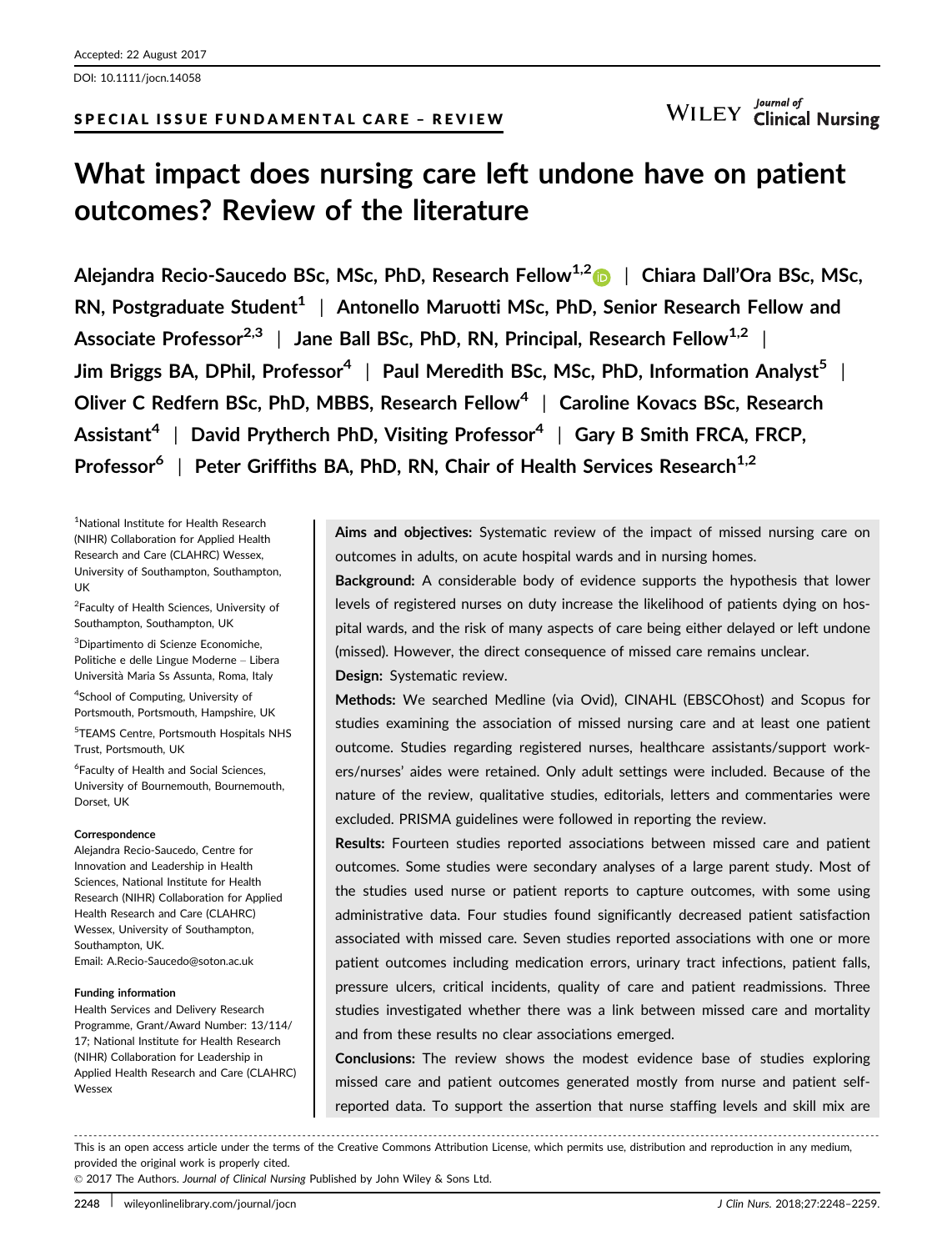# RECIO-SAUCEDO ET AL.  $J_{\text{Journal of}}$ <br>Clinical Nursing  $-WILEY$   $\frac{1}{2249}$

associated with adverse outcomes as a result of missed care, more research that uses objective staffing and outcome measures is required.

Relevance to clinical practice: Although nurses may exercise judgements in rationing care in the face of pressure, there are nonetheless adverse consequences for patients (ranging from poor experience of care to increased risk of infection, readmissions and complications due to critical incidents from undetected physiological deterioration). Hospitals should pay attention to nurses' reports of missed care and consider routine monitoring as a quality and safety indicator.

#### **KEYWORDS**

care left undone, missed care, nurse staff, patient outcomes, safe staffing levels, unfinished care

## 1 | BACKGROUND

The association between inadequate quality of nursing care and patient harm has been highlighted as an issue in numerous reports into failings in National Health Service (NHS) hospitals in England (Keogh, 2013). Indeed, failure to ensure adequate nurse staffing levels has frequently been cited as a contributing factor (Luettel, Beaumont, & Healey, 2007; Smith, 2010). Delayed or unfinished care, more broadly identified as missed care, encompasses all aspects of clinical, emotional or administrative nursing care that have only been partially completed, were delayed or were not completed at all. The terminology used to refer to missed care varies slightly with the instruments used in the studies of the field. In some instances, missed care is viewed as a form of care rationing (Jones, Hamilton, & Murry, 2015), or care left undone (Ausserhofer et al., 2014), while in others, the focus is on unmet patient need (Lucero, Lake, & Aiken, 2009). Most evidence of missed care comes from selfreported nursing or patient questionnaires (Jones et al., 2015).

The current literature on missed care provides mounting evidence of the pervasive nature of the problem and, more importantly, the threat it poses to patient safety. Patient outcomes reported in the missed care literature, which have been associated with quality of care delivered, include hospital-acquired infections, discharge planning, mortality, falls, patient mobilisation, feeding, psychological and emotional support (Cho, Kim, Yeon, You, & Lee, 2015; Kalisch, 2006; Kalisch, Tschannen, & Lee, 2011, 2012; Papastavrou, Andreou, & Efstathiou, 2014; Schubert, Clarke, Aiken, & de Geest, 2012). Likely factors that influence care prioritisation and completion include the time that is required to complete a care task and the immediate effect that delaying or missing this task might have on patients (Kalisch, 2006).

Studies exploring missed care under the implicit rationing approach have found that nursing activities related to surveillance are among the top five most frequently left undone (Jones et al., 2015; Rochefort & Clarke, 2010; Schubert et al., 2012). These findings resonate with analysis by Smith (2010) about the acute problem regarding frequency of physiological observations. Smith proposes that the problem might lie in the levels of trained staff, suggesting that more nursing staff on duty might provide better surveillance, resulting in reduced deterioration, cardiac arrest and failure-to-rescue.

# What does this article contribute to the wider global clinical community?

- Nursing staff and patients indicate instances where care delivered or received is incomplete and suboptimal when staffing levels are inadequate.
- The negative impact on patient outcomes resulting from missed care highlights the significance of exploring further the factors that affect the completion of nursing activities.

Resource adequacy and nurse staffing have been reported as key environment factors influencing the incidence and prevalence of missed care. A considerable body of evidence supports the hypothesis that lower levels of registered nurses on duty increase the likelihood of patients dying on hospital wards (Griffiths et al., 2016; Needleman et al., 2011) and the risk of many aspects of care being either delayed or left undone (Ausserhofer et al., 2014). Guidelines on safe staffing published by the National Institute for Care and Health Excellence (NICE) highlighted the need for more evidence and indicators to determine safe nurse staffing levels, and studies to determine the extent to which they are achieved in practice. Furthermore, NICE proposed that missed care could be used as a "red flag" to warn of inadequate staffing levels and, as a result, be a potential useful indicator of the quality of nursing services (National Institute for Health and Care Excellence (NICE), 2014).

In this systematic review, we searched for quantitative studies reporting associations between missed care and patient outcomes in acute hospital and nursing homes, where care is delivered by nursing staff. We then assessed the evidence of the short- and long-term effects that missed care has on patients.

## $2$  | AIM

To conduct a systematic review of the impact of missed nursing care on outcomes in adults on acute hospital wards and in nursing homes.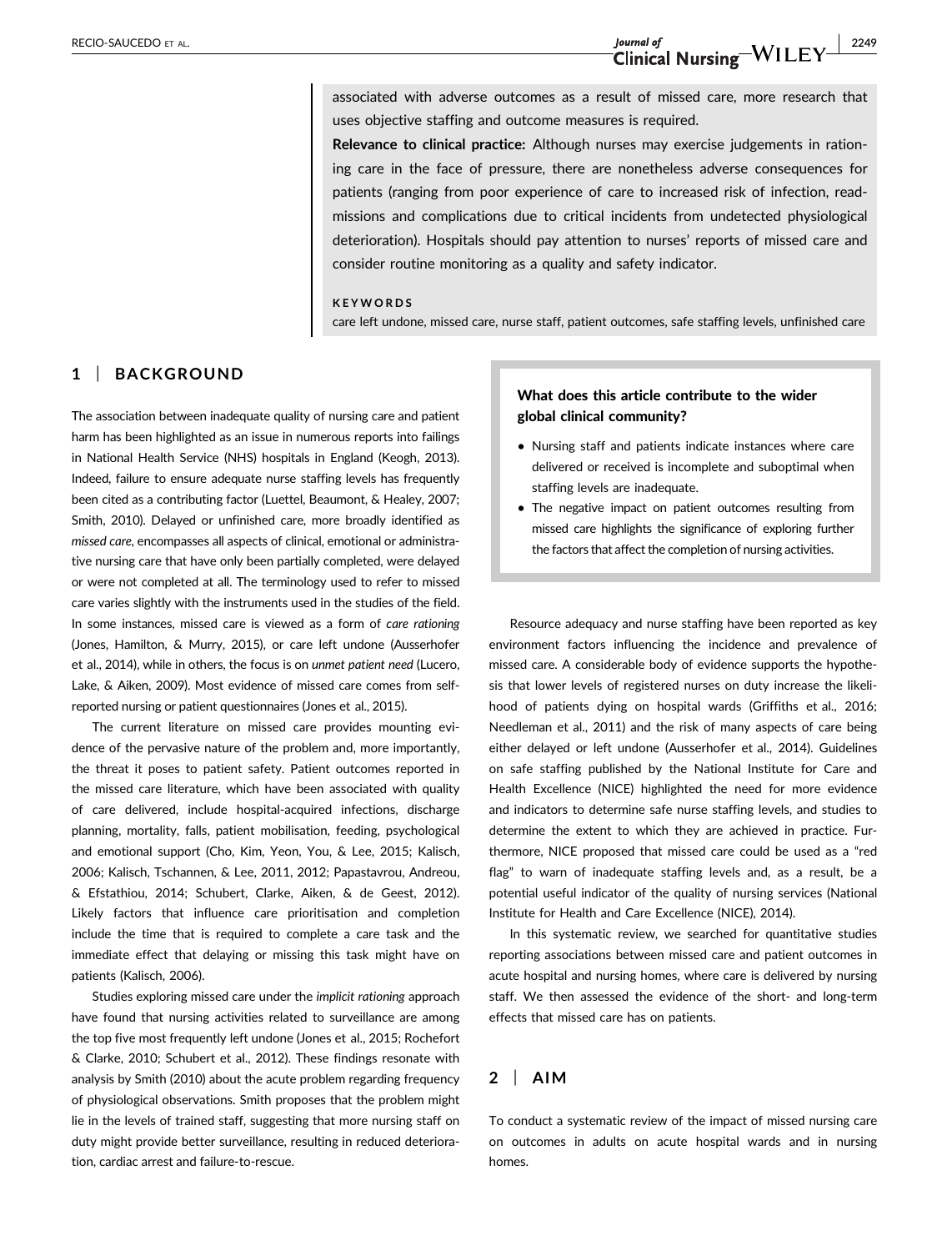2250 | WILEY Clinical Nursing **National Section 2018** RECIO-SAUCEDO ET AL.

# 3 | METHOD

Medline (via Ovid), CINAHL (EBSCOhost) and Scopus were searched for studies examining the association of missed nursing care and at least one patient outcome. We included primary research where missed care was not treated as the outcome measure. Studies regarding care delivered by registered nurses, healthcare assistants/support workers/nurses' aides were retained. We included studies conducted in acute hospitals or nursing homes; only adult settings were considered. Only studies with quantitative evidence were retained. Consequently, qualitative studies, editorials, letters and commentaries were excluded. Papers were not excluded on the basis of replicability or generalisability of findings. This review is reported according to the Preferred Reporting Items for Systematic Reviews and Meta-analyses (PRISMA) guidelines (Moher, Liberati, Tetzlaff, & Altman, 2009).

#### 3.1 | Search strategy

The search strategy was built using free-text keywords and medical subject headings, and related to missed nursing care and patient outcomes. Because of the different conceptualisations of missed care in the literature (Jones et al., 2015), we included the following terms: "missed nursing care," "care rationing," "care left undone" and "unfinished care."

Search terms for patient outcomes were as follows: pressure ulcers; falls; catheter-related and urinary tract infections; venous thromboembolism; patient and/or carer experience (including satisfaction ratings and/or complaints concerning care received); mortality; hospital-acquired infections; hospital readmissions; medication system errors (i.e., drug administration delayed or missed); quality of health care; and patient safety.

#### 3.2 | Search results

The search produced 2,430 records. An initial screen of titles was carried out to exclude irrelevant papers, resulting in the retention of 155 titles abstract screened. Following abstract screening, 44 studies were retained for full review, during which 30 studies were excluded due to the following:

- absence of reports of associations between missed care and patient outcomes;  $n = 2$
- reports of associations of missed care and staff outcomes instead of patient outcomes;  $n = 2$
- unclear definition and assessment of missed care;  $n = 1$
- duplication of study as reported in two sources (i.e., doctoral thesis and journal article). The content of the study in a more extended version (i.e., doctoral thesis) was retained;  $n = 1$
- Missed care from other health professionals (i.e., not nursing staff);  $n = 1$
- Medication errors studied as a missed care process and not as outcomes;  $n = 23$

A total of 14 papers were analysed fully (Figure 1).



FIGURE 1 Flow chart of search and inclusion [Colour figure can be viewed at wileyonlinelibrary.com]

#### 3.3 | Quality appraisal

To assess the quality of the studies, we adapted the National Institute for Health and Care Excellence (NICE) quality appraisal checklist for quantitative studies (National Institute for Health and Care Excellence (NICE), 2014). The quality assessment was expressed in terms of internal and external validity. Internal validity included information on reliability and completeness of the measurements, and ability of the study to control for potential confounding factors. External validity was assessed by appropriate sample size and statistical power. The complete appraisal checklist is available in Appendix.

Quality assessments were performed separately by two reviewers (AR-S and CDO), and disagreements were resolved by discussion. Most studies were rated as having significant limitations in internal and/or external validity. One study was weak in both aspects of validity, and no study was rated as strong in both. Quality ratings for each study can be found in Table 1.

# 4 | RESULTS

The 14 studies reported a range of outcomes of interest: medication errors; bloodstream infections; pneumonia; urinary tract infections (UTIs); nosocomial infections; patient falls; pressure ulcers; patient and/or carer experience and satisfaction ratings; patient safety; quality of nurse delivered care; critical incidents; adverse events; mortality and 30-day hospital readmissions.

Most studies measured missed care with nurse or patient surveys that have been widely used in the missed care literature,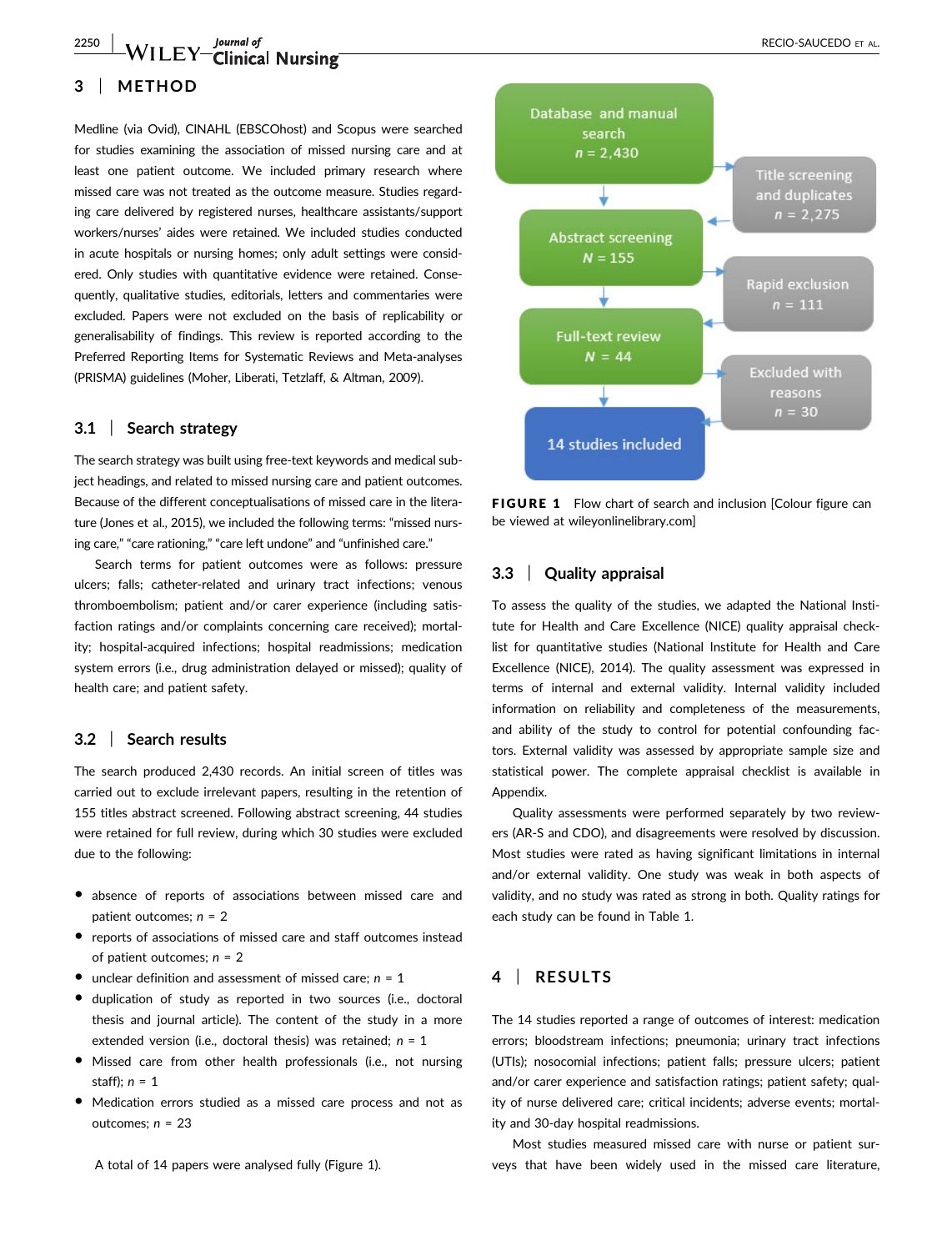|                                                   | <b>Setting (hospital</b>                                                                                                                        | Participants (RN = registered nurses)                                                                                                                                                   | Validity*       |                   |
|---------------------------------------------------|-------------------------------------------------------------------------------------------------------------------------------------------------|-----------------------------------------------------------------------------------------------------------------------------------------------------------------------------------------|-----------------|-------------------|
| <b>Study</b>                                      | or units)                                                                                                                                       | $(HCAs = healthcare assistance)$                                                                                                                                                        | <b>Internal</b> | <b>External</b>   |
| Ausserhofer et al. (2013)                         | 35                                                                                                                                              | 1,630 RNs, 997 patients in medical, surgical and mixed<br>medical-surgical units                                                                                                        | $+$             | $^{+}$            |
| Ambrosi et al. (2016)                             | 12                                                                                                                                              | 205 RNs, 109 HCAs; 1,464 medical patients                                                                                                                                               | $+$             |                   |
| Ball et al. (2014)                                | 46                                                                                                                                              | 2,917 RNs in surgical, medical, surgical/medical units                                                                                                                                  | $+$             | $^{++}$           |
| Bruyneel et al. (2015)                            | 127                                                                                                                                             | 10,733 RNs, 11,549 patients in general surgical and<br>internal medicine units                                                                                                          | $\! + \!\!\!\!$ | $\, + +$          |
| Carthon et al. (2015)                             | 419                                                                                                                                             | 20,605 RNs 160,930 patients aged 65-90 years old                                                                                                                                        | $+$             | $^{++}$           |
| Lucero et al. (2010)                              | 168                                                                                                                                             | 10,184 RNs, 232,342 general, vascular and orthopaedic<br>surgical patients                                                                                                              |                 | $\qquad \qquad +$ |
| Nelson and Flynn (2015)                           | 63 nursing homes                                                                                                                                | 340 RNs                                                                                                                                                                                 |                 | $^{+}$            |
| Papastavrou, Andreou,<br>Tsangari, et al., (2014) | 5                                                                                                                                               | 318 RNs, 352 patients in medical and surgical units                                                                                                                                     |                 |                   |
| Schubert et al. (2012)                            | 8 (study sample) 71<br>(comparator group)                                                                                                       | 1,338 RNs working in a medical, surgical or<br>gynaecological unit, 165,863 patient discharges (study<br>sample), 760 608 patient discharges (comparator group)                         | $^{++}$         | $\! + \!\!\!\!$   |
| Schubert et al. (2009)                            | 8                                                                                                                                               | 1,338 RNs, 779 patients in medical, surgical or<br>gynaecological units                                                                                                                 |                 | $\qquad \qquad +$ |
| Schubert et al. (2008)                            | 8                                                                                                                                               | 1,338 RNs, 779 patients in medical, surgical or<br>gynaecological units                                                                                                                 | $+$             | $^{+}$            |
| Sochalski (2004)                                  | Not specific. Data from<br>state-wide survey of<br>licensed nurses working<br>in adult care general<br>hospitals were the focus<br>of the study | 8,670 RNs working in medical-surgical, intensive care,<br>paediatrics, neonatal intensive care, rehabilitation<br>psychiatry, labour and delivery, operating room, and<br>subacute care | $^+$            |                   |
| Thompson (2014)                                   | 550 (2011) 741 (2012)                                                                                                                           | 39,292 RNs (2011); 38,977 RNs (2012) in adult medical,<br>surgical, medical-surgical units                                                                                              | $^{+}$          | $^{+}$            |
| Zúñiga et al. (2015)                              | 155 nursing homes                                                                                                                               | 4,311 care workers (registered nurses, licensed practical<br>nurses, nurse aides)                                                                                                       | $\! + \!\!\!\!$ | $\! + \!\!\!\!$   |

\*Validity scores:

Strong (++): All/most checklist items fulfilled, limitations very unlikely to alter conclusions.

Moderate (+): Some checklist criteria fulfilled, limitations unlikely to alter conclusion.

Weak  $(-)$ : Few criteria fulfilled, limitations likely to alter conclusions.

namely survey from the International Hospital Outcomes Consortium [IHOC]/RN4CAST (Sermeus et al., 2011); MISSCARE (Kalisch, 2006) and the Basel Extent of Rationing of Nursing Care: BERNCA (Schubert, Glass, Clarke, Schaffert-Witvliet, & De Geest, 2007). Three studies were secondary analyses of the large RN4CAST study conducted across 15 European countries (Ausserhofer et al., 2013; Ball, Murrells, Rafferty, Morrow, & Griffiths, 2014; Bruyneel et al., 2015), where authors analysed and reported data from individual countries. The majority of the studies used nurse or patient reports to capture outcomes, with some studies using administrative data (Table 2).

#### 4.1 | Patient satisfaction

Four studies in hospital settings found missed care significantly decreased patient satisfaction. These findings are summarised in Table 3.

Bruyneel et al. analysed survey data from 217 hospitals across eight European countries enrolled in the RN4CAST study. Using factor analysis, the authors classified care left undone into two domains—clinical nursing activities and planning/communication activities—and examined the relationships with patient satisfaction. The authors reported a significant association between clinical care left undone (omission of at least one of: adequate patient surveillance, skincare, oral hygiene, pain management, treatments and procedures, timely medication administration, frequently changing the patient's position) and patients recommending the hospital to family and friends (Bruyneel et al., 2015). A study of five hospitals in Cyprus (Papastavrou, Andreou, Tsangari, et al., 2014) used the BERNCA survey, which included 20 questions on activities related to care and support, rehabilitation, monitoring and safety. Responses to the survey indicated the extent to which nurses felt able to perform the activities in the past 7 days. Responses were collected on a four-point Likert-type scale, and a "rationing score"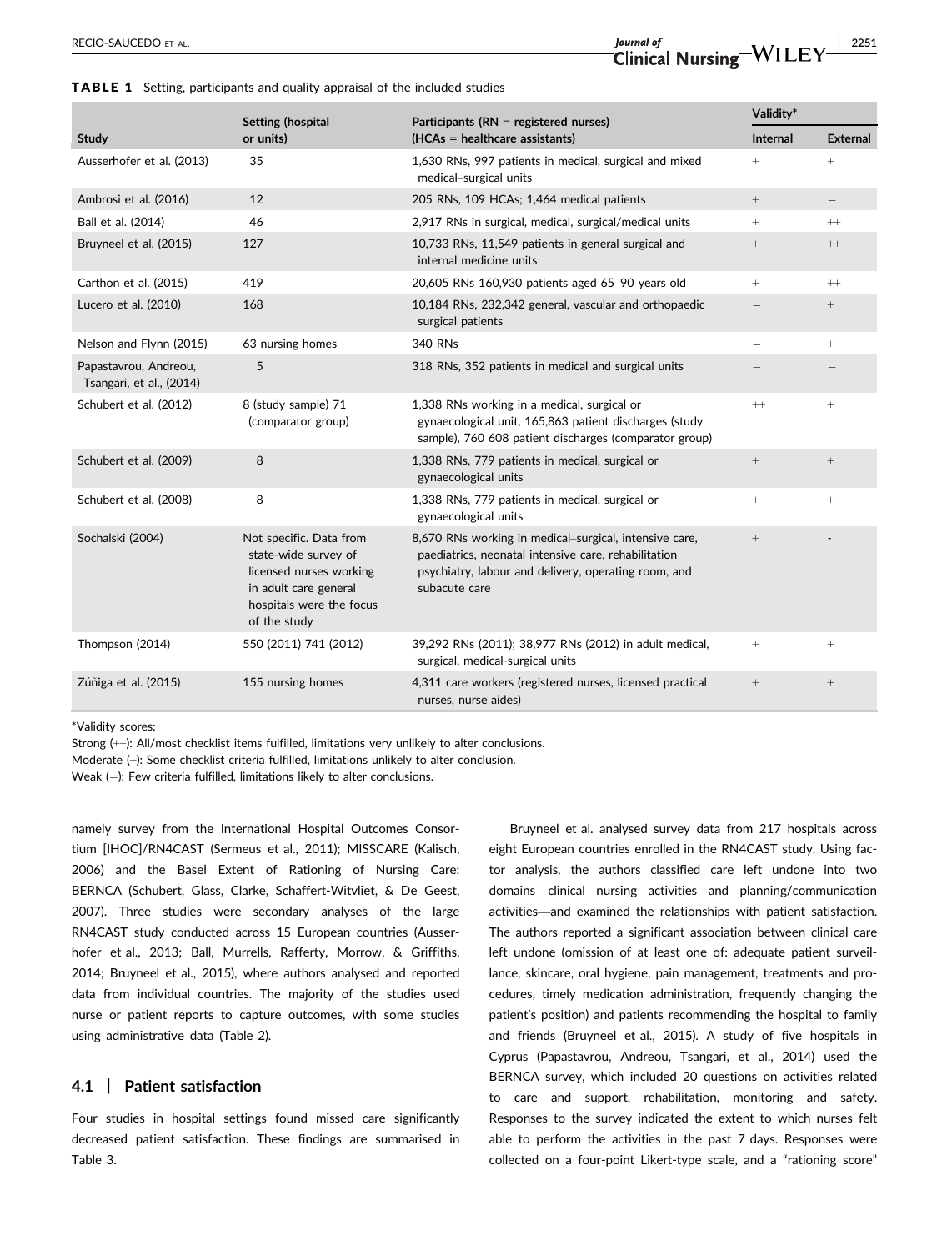# TABLE 2 Measures of missed care and source of patient outcomes in included studies

| <b>Study</b>                                      | <b>Missed care measure</b>                                                                         | Patient outcome measure & analytical method                                                                                                                                                                                                                                                                                                                                                                                                                                                                                                                  |
|---------------------------------------------------|----------------------------------------------------------------------------------------------------|--------------------------------------------------------------------------------------------------------------------------------------------------------------------------------------------------------------------------------------------------------------------------------------------------------------------------------------------------------------------------------------------------------------------------------------------------------------------------------------------------------------------------------------------------------------|
| Ambrosi et al. (2016)                             | MISSCARE Survey                                                                                    | In-hospital mortality. Analysis adjusted for several patient-level variables (e.g., age,<br>comorbidities, type of admission, pressure ulcer risk score, physical restraints, care received<br>from family members (refer to original publication for full list)                                                                                                                                                                                                                                                                                             |
| Ausserhofer et al.<br>(2013)                      | <b>BERNCA-R Survey</b>                                                                             | Nurse-reported medication administration errors; pressure ulcers; patient falls (with injury);<br>urinary tract infections; bloodstream infection (catheter-related); pneumonia. Analysis was<br>adjusted for patient socio-demographic characteristics (self-reported health status and<br>educational level); hospital type (hospital university; centre care hospital; primary care<br>hospital); unit type                                                                                                                                               |
| Ball et al. (2014)                                | RN4CAST Survey                                                                                     | Nurse-reported patient safety and grading quality of nursing care. Analyses were adjusted<br>for intensity originating from variation in patient need                                                                                                                                                                                                                                                                                                                                                                                                        |
| Bruyneel et al. (2015)                            | <b>RN4CAST Survey</b>                                                                              | Patients' overall ratings of the hospital and their willingness to recommend the hospital to<br>friends and family. Analyses were adjusted for hospital characteristics (i.e., size (number of<br>beds), teaching status and technology level [open heart surgery, organ transplantation or<br>both])                                                                                                                                                                                                                                                        |
| Carthon et al. (2015)                             | Multi-State Nursing Care<br>and Patient Safety<br>Survey                                           | All-cause readmission within 30 days of discharge for patients with heart failure. Analyses<br>were adjusted for patient characteristics (age, gender, race, ethnicity, socio-economic status<br>[SES], length of stay [LOS], discharge disposition and the presence of 27 individual<br>comorbidities); structural hospital characteristics (nurse staffing, teaching status, size,<br>technology capability, ownership, population density, volume of patients with heart failure,<br>Medicare cost-to-charge ratio and state); nurse work environment     |
| Lucero et al. (2010)                              | State-wide survey of<br>hospital staff nurses in<br>Pennsylvania (no<br>specific name)             | Nurse reports of patient received wrong medication or dose; nosocomial infections; falls<br>with injury. Analyses adjusted for patient factors (i.e., illness severity, race and insurance<br>status) and the care environment (i.e., nurse staffing, nursing education, nursing unit type,<br>patient care environment; and hospital bed size, teaching and technology status)                                                                                                                                                                              |
| Nelson and Flynn<br>(2015)                        | Multi-State Nursing Care<br>and Patient Safety<br>Survey—data from New<br>Jersey only.             | Urinary tract infections (UTIs). Analyses adjusted for per cent of residents in nursing home<br>with an indwelling catheter                                                                                                                                                                                                                                                                                                                                                                                                                                  |
| Papastavrou, Andreou,<br>Tsangari, et al., (2014) | <b>BERNCA Survey</b>                                                                               | Patient satisfaction. Analyses adjusted for patient and nurse characteristics: age of nurse and<br>patient, patient gender, nurse education, nurse experience (total and in unit) and patient<br>days of hospitalisation                                                                                                                                                                                                                                                                                                                                     |
| Schubert et al. (2012)                            | <b>BERNCA Survey</b>                                                                               | Inpatient mortality rates (constructed from patient discharge method). Risk adjustment, as<br>reported, was adapted from on authors' earlier work, included adjusting for severity of<br>illness, incorporating data on patient demographic factors (age, sex), procedures (surgery<br>types) and diagnoses, interactions between procedures and diagnoses, and a number of<br>other interaction terms                                                                                                                                                       |
| Schubert et al. (2009)                            | <b>BERNCA Survey</b>                                                                               | Nurse-reported estimates of nosocomial infections; pressure ulcers; medication errors;<br>patient falls; critical incidents; patient satisfaction. No adjustment reported                                                                                                                                                                                                                                                                                                                                                                                    |
| Schubert et al. (2008)                            | <b>BERNCA Survey</b>                                                                               | Nurse-reported estimates of nosocomial infections; pressure ulcers; medication errors;<br>patient falls; critical incidents; patient satisfaction. Adjusted for nurse education, nurse<br>experience, hospital size, patient health, quality of care, patient self-care ability, job<br>satisfaction                                                                                                                                                                                                                                                         |
| Sochalski (2004)                                  | State-wide survey of<br>hospital staff nurses in<br>Pennsylvania (no<br>specific name)             | Nurse-reported quality of care and patient safety. No evidence of adjustment                                                                                                                                                                                                                                                                                                                                                                                                                                                                                 |
| Thompson (2014)                                   | National Database of<br>Nurse Quality<br>Indicators <sup>®</sup> (NDNQI <sup>®</sup><br>RN) Survey | Pressure ulcers prevalence rate. Adjusted for organisation characteristics (i.e., teaching<br>status, size, location, and Magnet® status), staffing (i.e., RNHPPD), skill mix (i.e., RN hours<br>per patient day/total hours per patient day), and nurse characteristics (i.e., per cent of<br>nurses with a bachelor's degree, per cent certified, average RN tenure)                                                                                                                                                                                       |
| Zúñiga et al. (2015)                              | <b>BERNCA-NH Survey</b>                                                                            | Care worker reported quality of care. Adjusted for organisation characteristics: language<br>region (German, French, or Italian), profit status (public, private subsidised, private), size<br>(small = $20-49$ beds, medium = $50-99$ beds, large = 100 and more beds); Unit<br>characteristics: number of beds, percentage of residents with diagnosed dementia or<br>symptoms of dementia; Resident characteristics: mean age per unit, mean length of stay<br>per unit, mean care load; Care worker characteristics: gender, age, educational background |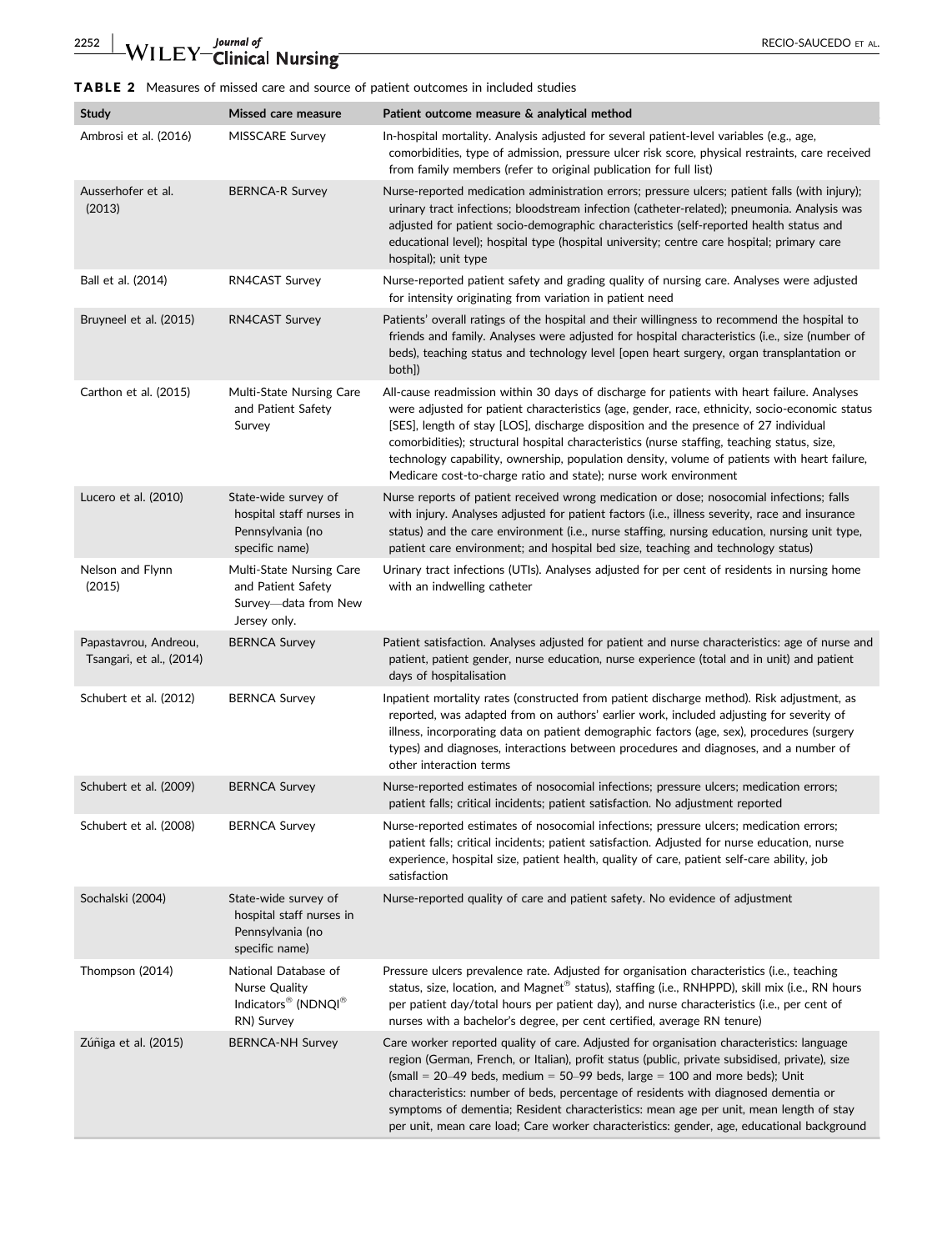RECIO-SAUCEDO ET AL.  $J_{\text{ourral of}}$ <br>  $\text{Clinical Nursino} - \text{WILEY}$   $\frac{2253}{2253}$ 

| Study                                             | Context                                                                                                                                                    | Associations of missed care and outcomes                                                                                                                                                                                                                                                                                                                                                                                                                                           |
|---------------------------------------------------|------------------------------------------------------------------------------------------------------------------------------------------------------------|------------------------------------------------------------------------------------------------------------------------------------------------------------------------------------------------------------------------------------------------------------------------------------------------------------------------------------------------------------------------------------------------------------------------------------------------------------------------------------|
| Ausserhofer et al.<br>(2013)                      | Switzerland<br>132 units (surgical; medical; mixed<br>surgical-medical units)                                                                              | Rationing of nursing care was associated with patient satisfaction<br>$(OR = 0.27; 95\% CI = 0.11-0.67)$                                                                                                                                                                                                                                                                                                                                                                           |
| Bruyneel et al. (2015)                            | 8 European countries (Belgium; Finland;<br>Germany; Greece; Ireland; Poland;<br>Spain; Switzerland)<br>Surgical; medical; mixed surgical-<br>medical units | • Clinical care left undone is associated with patients recommending the<br>hospital and patient rating the hospital<br>• The amount of care left undone partially mediates the effects of patient-<br>to-nurse ratios and work environment on patient recommending the hos-<br>pital<br>• Clinical care left undone mediates the effect of nurse staffing levels on<br>both patient outcomes differently, depending on the proportion of<br>nurses trained to a bachelor's degree |
| Papastavrou, Andreou,<br>Tsangari, et al., (2014) | Cyprus<br>10 medical/surgical units                                                                                                                        | Implicit rationing care was associated with all five dimensions of patient<br>satisfaction: direct nursing care ( $p < .001$ ); technical care ( $p < .001$ );<br>information ( $p < .001$ ); interpersonal ( $p < .001$ ); indirect nursing care<br>(p < .01)                                                                                                                                                                                                                     |
| Schubert et al. (2008)                            | Switzerland<br>118 units (medical; surgical;<br>gynaecology)                                                                                               | A 0.5-unit increase in rationing scores was associated with a 37%<br>decrease in the odds of patients reporting satisfaction with the care they<br>received ( $p = .08$ )—adjusted model                                                                                                                                                                                                                                                                                           |
| Ball et al. (2014)                                | England<br>401 units (medical or surgical)                                                                                                                 | Correlation between the number of items of missed care and nurses<br>perception of quality of care (polyserial correlation = $-0.037$ , $p < .001$ )<br>and nurse overall grading of patient safety on their unit/ward (polyserial<br>correlation = $-0.40$ , $p < .001$ )                                                                                                                                                                                                         |
| Sochalski (2004)                                  | <b>USA</b><br>Number of hospitals not documented<br>8,670 staff nurses in acute hospitals                                                                  | There was an association between a poor rating of quality of care and the<br>number of tasks left undone ( $\beta$ = -0.20; $p$ < .001)                                                                                                                                                                                                                                                                                                                                            |
| Zúñiga et al. (2015)                              | Switzerland<br>402 units in 155 nursing homes<br>4,311 care workers (RNs, LPN nursing<br>aides)                                                            | Better quality of care was associated with less implicit rationing of caring,<br>rehabilitation, and monitoring (OR 0.34; 95% CI 0.24-0.49); and less<br>rationing of social care (OR 0.80; 95% CI 0.69-0.92)                                                                                                                                                                                                                                                                      |

TABLE 3 Studies of missed nursing care, patient satisfaction and quality of care

was derived from the average sum of all items. A high degree of rationing was negatively associated with all five dimensions of patient satisfaction (Papastavrou, Andreou, Tsangari, et al., 2014). Schubert et al. applied the same BERNCA survey within 118 acute hospital units in Switzerland and demonstrated a 37% reduction in the odds of patients reporting satisfaction with the care they received ( $p = .08$ ) with each 0.5 increase in the rationing score (Schubert et al., 2008). A smaller study (Ausserhofer et al., 2013) of 35 Swiss hospitals used the BERNCA-R survey (which extends the original BERNCA instrument from 20–32 items and adds the statement Not required to the responses options) to capture rationing of care. Nurses reported how frequently they were unable to perform 32 basic nursing activities in the past seven working days due to inadequate time, nurse staffing and/or skill mix. Respondents rated each item on a 5-point Likert-type scale (task was not required  $= 0$  $\rightarrow$  often = 4). Results indicated that when patients experienced higher levels of nursing care rationing, they were less likely to recommend the hospital to a family member or a friend ( $OR = 0.27$ ; 95% CI = 0.11–0.67) (Ausserhofer et al., 2013).

Overall, the evidence shows a consistent detrimental effect of rationing care on patient satisfaction. However, studies used different instruments to capture patient satisfaction, which affects direct comparability of the findings.

#### 4.2 | Quality of care delivered

Three studies identified from the literature search found a significant association between measures of quality of care and tasks left undone (Table 3). Ball et al. used the RN4CAST survey to examine care left undone in 46 English NHS hospitals. Nurses were asked to report how frequently they were unable to perform any of 13 nursing activities on their last shift due to time constraints. Two measures of "missed care" were derived. The first measure quantified the prevalence of any care being left undone, based on one or more of the activities having been ticked (binary measure). A second score indicated the volume of care left undone, by summing the number of activities ticked per person. The authors showed a significant correlation between the number of items of missed care and nurses perception of quality of care (polyserial correlation  $= -0.037$ ,  $p < .001$ ) and nurse overall grading of patient safety on their unit/ ward (polyserial correlation =  $-0.40$ ,  $p < .001$ ) (Ausserhofer et al., 2014). Sochalski's study in US acute hospitals used a survey based on a list of seven care activities, and nurses had to indicate which was left undone during their last shift due to lack of time. The results indicated an association between a poor rating of quality of care and the number of tasks left undone ( $\beta = -0.20$ ;  $p < .001$ ; Sochalski, 2004). Similar results were reported by Zúñiga et al. in a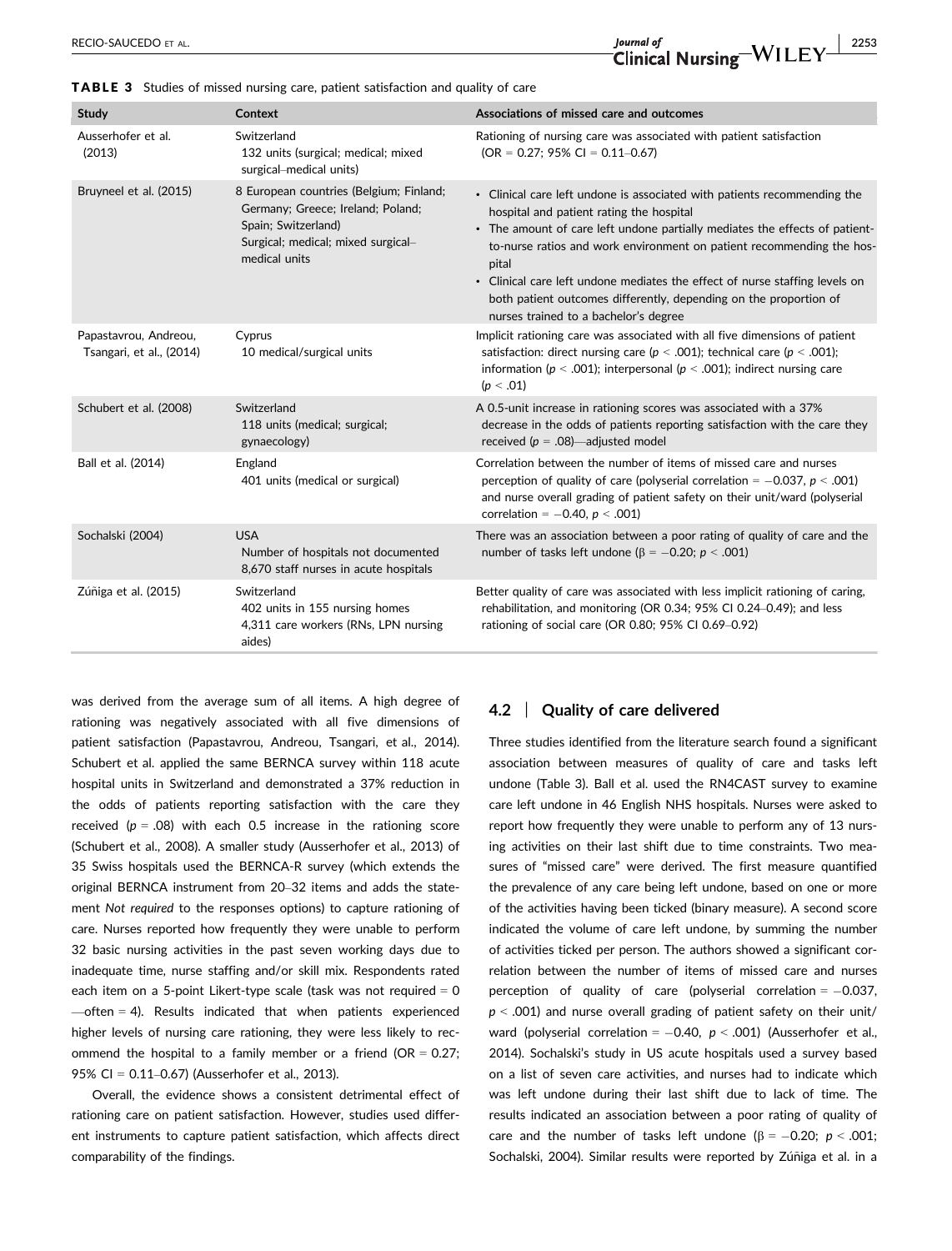2254 | WILEY Clinical Nursing **Nursing Access 2254** RECIO-SAUCEDO ET AL.

study of 155 Swiss nursing homes. The authors used BERNCA-NH (Adapted for Nursing Homes) 19-item scale. Care workers were asked how often in the last 7 days they could not conduct necessary care activities due to lack of time or high workload. Items were rated on a 5-point Likert-type scale, and the mean score per subscale was calculated. The study found that nurses reported a better quality of care when the amount of implicit rationing of care, rehabilitation and monitoring (i.e., a subscale of the BERNCA instrument) was lower (OR 0.34; 95% CI 0.24–0.49), and when less instances of rationing social care were perceived to have occurred (OR 0.80; 95% CI 0.69– 0.92) (Zúñiga et al., 2015).

#### 4.3 | Clinical outcomes

Six studies reported associations between missed care, and one or more clinical outcomes, mainly medication errors; bloodstream infections; pneumonia; UTIs; nosocomial infections; patient falls; pressure ulcers; critical incidents and quality of care; and patient safety. Five of the studies found that missed care was associated

TABLE 4 Studies of missed care and clinical outcomes

with adverse outcomes, but in regard to pressure ulcers, two studies (Ausserhofer et al., 2013; Thompson, 2014) found no significant associations between missed care and the incidence or prevalence of hospital-acquired pressure ulcers. Results are summarised in Table 4.

The study by Ausserhofer et al. reported an association between rationing of nursing care and higher nurse-reported levels of bloodstream infections (OR = 3.01; 95% CI =  $1.42-6.34$ ), pneumonia  $(OR = 2.67; 95\% \text{ CI} = 1.11-6.39)$  and medication administration errors (OR = 2.51; 95% CI = 1.18-5.65). However, there were no significant effects of rationing care on the incidence of pressure ulcers and urinary tract infections (Ausserhofer et al., 2013). Similarly, a study across 1,291 hospitals in the USA conducted by Thompson found no significant associations of missed care with the prevalence rates of hospital-acquired pressure ulcers. The author used the National Database of Nurse Quality Indicators survey in 741 US hospitals. This survey reported five activities due on the last shift with a yes/no/not applicable answer. Items were aggregated to the unit level to represent the percentage of nurses on the unit who

| Study                     | Context                                                                                                                              | Associations of missed care and outcomes                                                                                                                                                                                                                                                                                                                                                                                                             |
|---------------------------|--------------------------------------------------------------------------------------------------------------------------------------|------------------------------------------------------------------------------------------------------------------------------------------------------------------------------------------------------------------------------------------------------------------------------------------------------------------------------------------------------------------------------------------------------------------------------------------------------|
| Ausserhofer et al. (2013) | Switzerland<br>132 Units (surgical; medical; mixed<br>surgical-medical units)                                                        | Rationing of nursing care was associated with medication administration<br>errors (OR = $2.51$ ; 95% CI = $1.18-5.65$ ); bloodstream infections<br>(OR = 3.01; 95% CI = 1.42–6.34); pneumonia (OR = 2.67; 95% CI = 1.11<br>$-6.39$                                                                                                                                                                                                                   |
| Carthon et al. (2015)     | <b>USA</b><br>419 Hospitals (Patients with heart<br>failure. Number of units not specified)                                          | A 10% increase in missed treatments and procedures resulted in patients<br>more likely to experience readmissions within 30 days from hospital<br>discharge (OR = $1.12$ ; 95% CI = $1.06-1.18$ )<br>The fully adjusted model showed that a 10% increase in missing<br>treatments and procedures was associated with higher odds of patients<br>being readmitted to hospital within 30 days from discharge ( $OR = 1.07$ ;<br>$95\%$ CI = 1.01-1.13) |
| Lucero et al. (2010)      | <b>USA</b><br>168 acute care hospitals (general,<br>vascular and orthopaedic surgical<br>patients. Number of units not<br>specified) | Unmet nursing care needs were associated with wrong medication or dose<br>( $p < .001$ ); nosocomial infection ( $p < .001$ ); patient falls with injuries<br>(p < .001)                                                                                                                                                                                                                                                                             |
| Nelson and Flynn (2015)   | <b>USA</b><br>63 Medicare-and-Medicaid certified<br>nursing homes                                                                    | Administering medications on time ( $p = .000$ ); adequate patients<br>surveillance ( $p = .001$ ); perform necessary treatments and procedures<br>( $p = .007$ ); comfort/talk with patients ( $p = .008$ ); teach patients and/or<br>families ( $p = .018$ ); document nursing care ( $p = .04$ ); coordinate patient<br>care ( $p = 0.36$ ) were all associated with the per cent of residents with UTI                                           |
| Schubert et al. (2008)    | Switzerland<br>118 units (medical, surgical,<br>gynaecology)                                                                         | Care rationing was a significant predictor of all patient outcomes<br>It was associated with medication error (OR = $1.68$ ; $p < .005$ ); falls<br>(OR = 2.81; $p < .001$ ); nosocomial infections (OR = 1.61; $p < .04$ ); critical<br>incidents (OR = 1.10; $p < .002$ ); pressure ulcers (OR = 1.15; $p < .0010$ )                                                                                                                               |
| Schubert et al. (2009)    | Switzerland<br>118 units (medical, surgical,<br>gynaecology)                                                                         | Three of the identified patient outcomes (nosocomial infections, pressure<br>ulcers, and patient satisfaction) were sensitive to rationing, showing<br>negative consequences at average BERNCA rationing scores of .5 or<br>above (never, rarely or sometimes). Results also showed increases in<br>negative outcomes at rationing average ratings of 1 (rarely)                                                                                     |
| Thompson (2014)           | <b>USA</b><br>982 (in 2011) and 1,012 (in 2012)<br>medical, surgical, and medical-surgical<br>unit                                   | Missed care had no significant direct effects for the pressure ulcer<br>prevalence rates in either 2011 or in 2012                                                                                                                                                                                                                                                                                                                                   |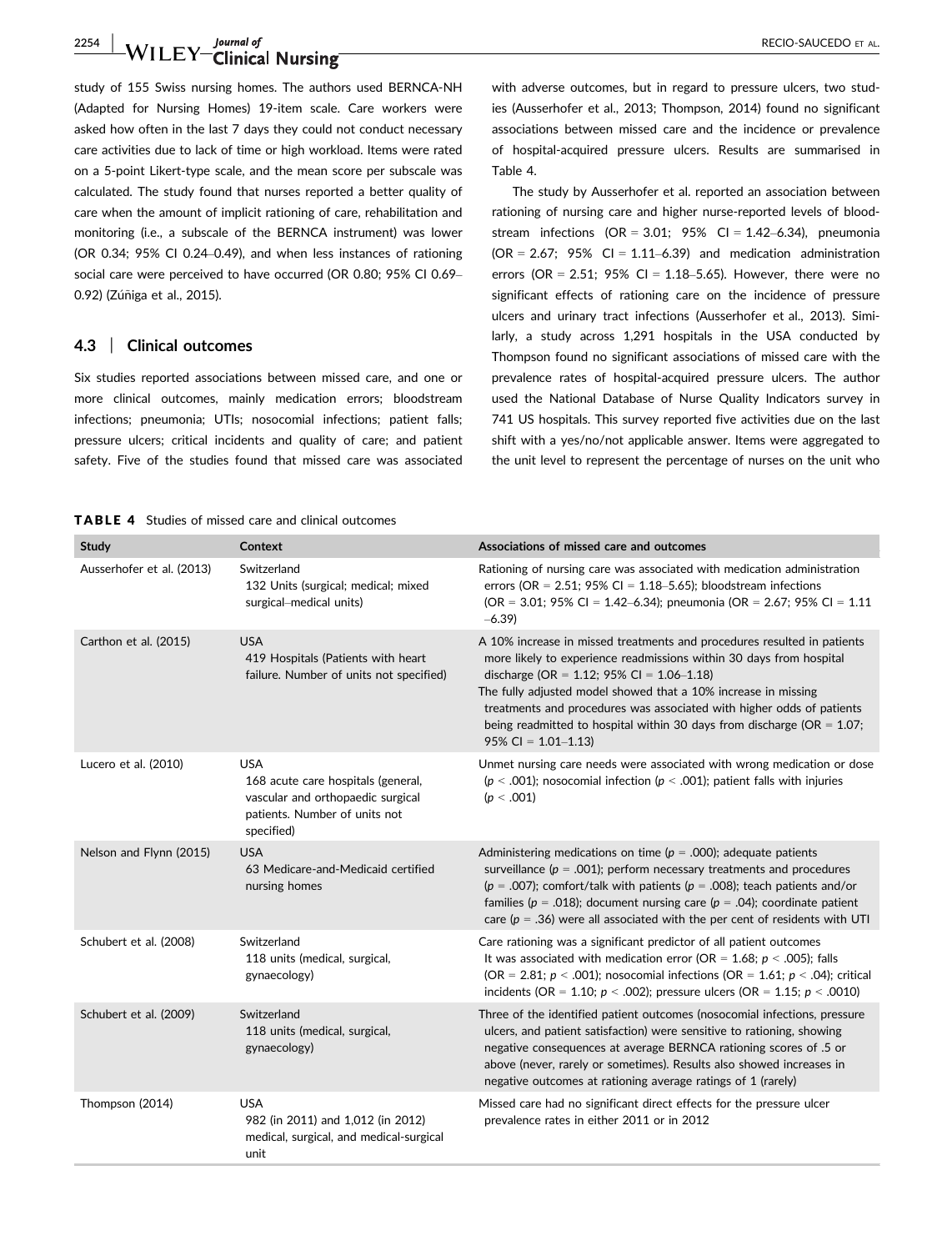endorsed each item. Missed care had no significant direct effects for the pressure ulcer prevalence rates either in 2011 or in 2012 (Thompson, 2014).

Results on further clinical outcomes were reported in a study conducted in the USA by Lucero et al. in 168 acute care hospitals. The authors used a survey asking nurses to select from a list of seven care activities that were necessary, but left undone, due to the lack of time during their last shift worked. They concluded that unmet nursing care needs were associated with nosocomial infection ( $p < .001$ ) and patient falls with injuries ( $p < .001$ ) (Lucero, Lake, & Aiken, 2010). The study by Nelson and Flynn in 63 US nursing homes drew on the Multi-State Nursing Care and Patient Safety Survey, with 12 items asking nurses to indicate which necessary activities were left undone due to the lack of time during their last shift. The authors found a number of missed nursing care tasks associated with a higher likelihood of residents experiencing UTIs. The tasks reported were administering medications on time ( $p = .000$ ); adequate patients surveillance ( $p = .001$ ); performing necessary treatments and procedures ( $p = .007$ ); comforting/talking with patients ( $p = .008$ ); teaching patients and/or families ( $p = .018$ ); documenting nursing care ( $p = .04$ ); coordinating patient care ( $p = .36$ ) (Nelson & Flynn, 2015). A study in eight hospitals in Switzerland found care rationing to be associated with medication errors ( $OR = 1.68$ ;  $p < .005$ ); falls (OR = 2.81;  $p < .001$ ); nosocomial infections (OR = 1.61;  $p < .04$ ); critical incidents (OR = 1.10;  $p < .002$ ); and pressure ulcers (OR =  $1.15$ ;  $p < .0010$ ) (Schubert et al., 2008). A subsequent analysis of the sample from the previous study (1,338) nurses and 779 patients) sought to define a clinically meaningful rationing threshold level and found consistent reports of nosocomial infections, pressure ulcers and patient satisfaction being sensitive to rationing with negative consequences (Schubert, Clarke, Glass, Schaffert-Witvliet, & De Geest, 2009).

While the evidence originating from nurse reports largely indicates significant associations between missed care and adverse clinical outcomes (e.g., pressure ulcers, medication errors, nosocomial

RECIO-SAUCEDO ET AL. Journal of Journal of Journal of Journal of Journal of Allen Clinical Nursing WILEY 2255

infections), evidence relying on objective clinical data is more mixed, with one study indicating an association between several activities left undone and urinary tract infection. Yet, another study concluded that there was no association between missed care and pressure ulcers. However, these studies derived from diverse contexts, and missed care was captured with different surveys, and as seen in Table 1, their validity was assessed as moderate or weak.

#### 4.4 | Missed care, readmissions and mortality

Overall four studies explored the association between missed care, readmissions and mortality. They are summarised in Table 5. A large study of 419 hospitals in the USA by Carthon et al. relying on the Multi-State Nursing Care and Patient Safety Survey showed that a 10% increase in missed treatments and procedures was associated with patients more likely to experience readmissions within 30 days of hospital discharge ( $OR = 1.12$ ; 95% CI = 1.06-1.18). When the analysis was adjusted for the quality of the work environment, the effect of missing essential nursing was no longer a significant predictor of readmission, except for missing treatments and procedures, which still showed high odds for patients being readmitted to hospital within 30 days of discharge (OR =  $1.07$ ; 95% CI =  $1.01-1.13$ ) (Carthon, Lasater, Sloane, & Kutney-Lee, 2015).

Three studies reported associations between missed care and patient mortality. In their study comparing two groups of acute hospitals in Switzerland ( $n = 8$  sample;  $n = 71$  comparator), Schubert et al. reported that patients admitted to hospitals with the highest level of care rationing (i.e., BERNCA score 1.11–1.40) had a 51% increase in the odds of death compared to those patients hospitalised in the comparison group consisting of 71 out of 352 acute hospitals and specialised clinics in Switzerland (i.e., BERNCA score 0.51–0.80) (OR = 1.51; 95% CI = 1.34–1.70) (Schubert et al., 2012). However, overall levels of inpatient mortality (2.7% vs. 2.8%) and emergency admissions (45.7% vs. 47.4%) were similar for both groups of hospitals. Ambrosi et al. conducted a secondary analysis of

TABLE 5 Study of missed nursing care, readmissions and mortality

| Study                  | Context                                                                                                                           | Associations of missed care and outcomes                                                                                                                                                                                                                                                                                                                                                                                                             |
|------------------------|-----------------------------------------------------------------------------------------------------------------------------------|------------------------------------------------------------------------------------------------------------------------------------------------------------------------------------------------------------------------------------------------------------------------------------------------------------------------------------------------------------------------------------------------------------------------------------------------------|
| Ambrosi et al. (2016)  | Italy<br>12 medical units                                                                                                         | There was no association between missed nursing care and inpatient<br>mortality (RR = 0.98; 95% CI = 0.93–1.04)                                                                                                                                                                                                                                                                                                                                      |
| Carthon et al. (2015)  | <b>USA</b>                                                                                                                        | A 10% increase in missed treatments and procedures resulted in patients<br>more likely to experience readmissions within 30 days from hospital<br>discharge (OR = $1.12$ ; 95% CI = $1.06-1.18$ )<br>The fully adjusted model showed that a 10% increase in missing<br>treatments and procedures was associated with higher odds of patients<br>being readmitted to hospital within 30 days from discharge ( $OR = 1.07$ ;<br>$95\%$ CI = 1.01-1.13) |
| Lucero et al. (2010)   | <b>USA</b><br>168 acute care hospitals (general, vascular<br>and orthopaedic surgical patients. Number<br>of units not specified) | No association was found between unmet nursing care needs and 30-day<br>mortality (OR = $0.99$ ; 95% CI = $0.89-1.10$ )                                                                                                                                                                                                                                                                                                                              |
| Schubert et al. (2012) | Switzerland<br>Medical, surgical or gynaecological units<br>(numbers not specified                                                | Patients treated in the hospital with the highest rationing level were 51%<br>more likely to die than those in peer institutions (adjusted OR: 1.51; 95%<br>$Cl: 1.34 - 1.70$                                                                                                                                                                                                                                                                        |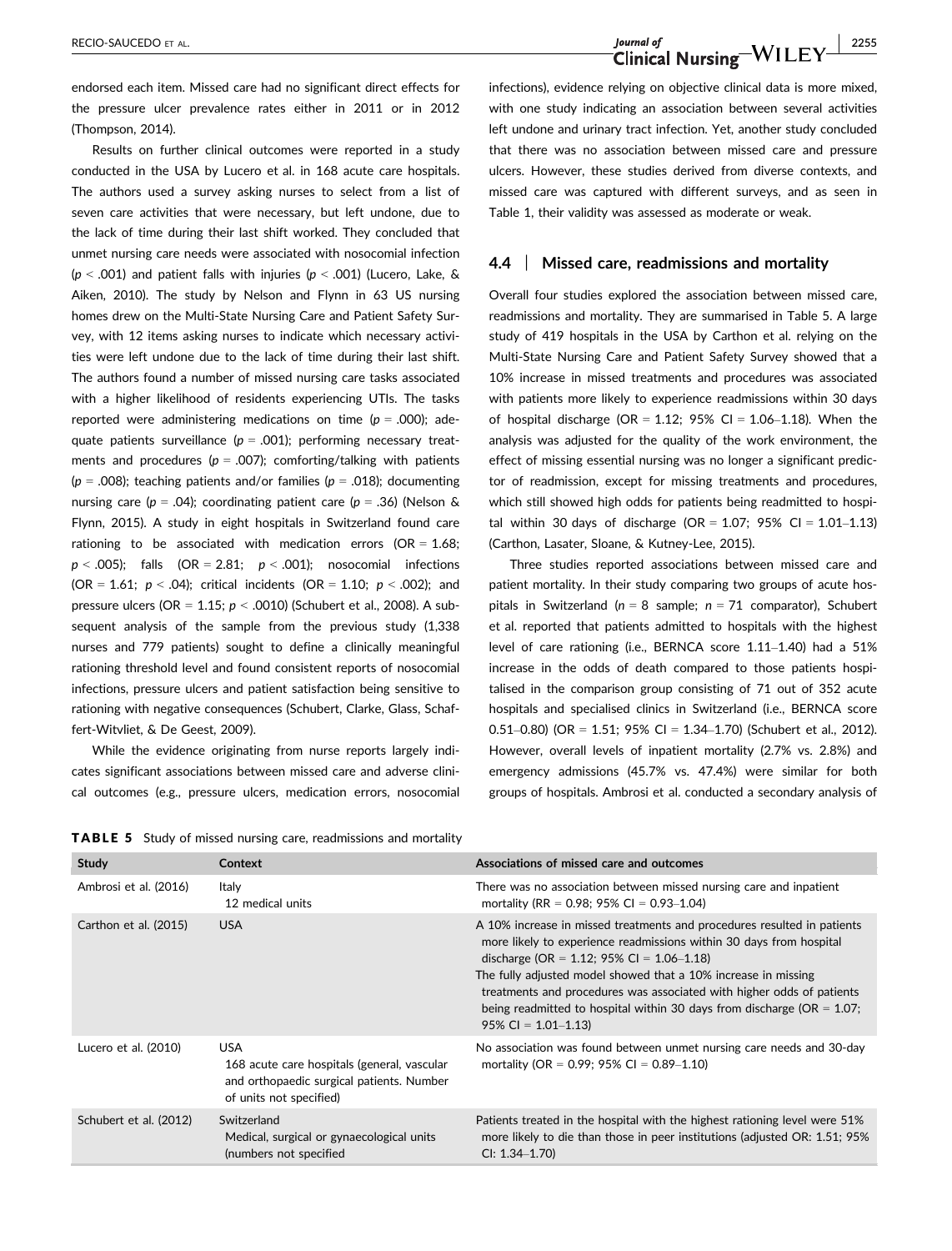# 2256 | WILEY Clinical Nursing **CONSTRUCT CONSTRUCT AL.**

data collected in 12 Italian hospitals with the aim of identifying factors associated with in-hospital mortality of patients >65 years old. They used the MISSCARE survey, where nurses and nurse aides reported the frequency of missing 24 nursing interventions during their last shift on a 5-point Likert-type scale  $(1 = never - 5 = always)$ . The analysis showed a statistically significant difference between the groups of patients who died or survived (average missed care score = 51.5% in deceased patients and 52.6% in surviving patients,  $p = .04$ ); however, when stepwise logistic regression analysis was performed, no associations were observed between missed nursing care and inpatient mortality (Ambrosi et al., 2016). Lucero et al., 2010 after adjusting for patient and ward environment characteristics, found no evidence of an association between unmet nursing care needs and 30 days patient mortality (OR =  $0.99$ ; 0.89-1.10).

Overall, these studies provide insufficient evidence to support an effect of missed care on patient mortality. However, the study that considered a larger and more diverse sample seemed to support the notion of the association between missed care and in-hospital mortality.

# 5 | DISCUSSION

In summary, the evidence we reviewed indicates an association between missed care and patient outcomes, albeit tenuous in some instances. A number of studies provide evidence in two major categories of patient outcomes negatively affected by omissions of care: patient satisfaction and clinical outcomes. Patient satisfaction was negatively associated with missed care in four studies. Clinical outcomes affected by missed care, as reported in nine studies, included pressure ulcers, medication errors, nosocomial infections, patient falls, critical incidents, 30-day hospital readmission and mortality. Although most studies controlled for patient case mix, and hospital and nurse characteristics, differences in the context in which the studies took place (e.g., hospital vs. nursing home) or units included in the studies (e.g., medical, surgical and gynaecology) create potential limitations to the generalisability of the findings.

As with hospital studies, research conducted in nursing homes reports that omission of nursing care activities affects the probability of residents experiencing UTIs and the nurses' ability to perform certain tasks (i.e., administer medication on time, adequately monitor patients, or perform necessary treatments and procedures).

Despite it being essential to patient safety, surveillance has been reported along with other nursing activities (i.e., ambulation, oral hygiene) that are frequently missed in hospital settings (Osborne et al., 2015). While we found mixed evidence about the relationship between nurse-reported measures of missed care and mortality, the potential of such negative outcome calls for an in-depth look of the issues surrounding missed care in the form of inadequate patient surveillance and its consequences. Early identification of physiological deterioration has been recognised as one of the factors associated with preventable hospital deaths (Luettel et al., 2007; Smith, 2010) which relies on timely and adequate patient monitoring.

Technological solutions in the form of patient surveillance systems that enable healthcare professionals to efficiently monitor patients and identify those who require the most urgent attention may be a solution to surveillance issues. While automated continuous monitoring has not been shown to be associated with reductions in mortality, innovations in intermittent monitoring, including electronic recording with calculation of a risk based early warning score, have been shown to reduce inpatient deaths (Cardona-Morrell, Prgomet, Turner, Nicholson, & Hillman, 2016; Schmidt et al., 2015). Such automated clinical risk prediction models could support healthcare providers to deploy resources where they are needed most, resulting in improved outcomes and costs (Imison, Castle-Clarke, Watson, & Edwards, 2016). However, the introduction of a new system that demands time from an already overstretched workforce needs careful planning.

Increasingly, frequency of missed care is being considered as an indicator to assess the quality of nursing care. As reported in one study in our review, the amount of missed care partially mediates the effects of patient-to-nurse ratios and work environment on patient recommending the hospital (Bruyneel et al., 2015). However, bias in the instruments available to measure missed care, coupled with the self-reported nature of most survey data, limits the comparability of findings from studies in the field (Jones, Gemeinhardt, Thompson, & Hamilton, 2016).

Our findings resonate with research that highlights the associations of staffing levels of different nursing staff with patient outcomes and quality of nursing care services (Needleman, Buerhaus, Mattke, Stewart, & Zelevinsky, 2002). This indicates the potential significance of missed care as a consequence of inadequate nurse staffing resources, although the relationship between missed nursing care and mortality is as yet uncertain.

# 6 | CONCLUSIONS

This review shows a modest evidence base for a link between missed care and patient outcomes, generated mostly from nurse and patient self-reported data. To support the assertion that nurse staffing levels and skill mix are associated with adverse outcomes, more research using objective staffing and outcome measures is required. Nursing staff and patients indicate instances where care delivered or received is suboptimal when staffing levels are inadequate. The negative effects on patients in hospital of missing care tasks have, highlight the significance of exploring further the factors that affect the completion of nursing activities. Limiting the occurrence of omissions of care could potentially increase patient satisfaction and decrease the frequency of negative adverse events.

#### ACKNOWLEDGEMENTS

The work reported here encompasses a search strategy used in a review conducted under a contract for the National Institute for Health and Care Excellence. We are grateful to Karen Welch, Information Scientist, who conducted the original literature searches. This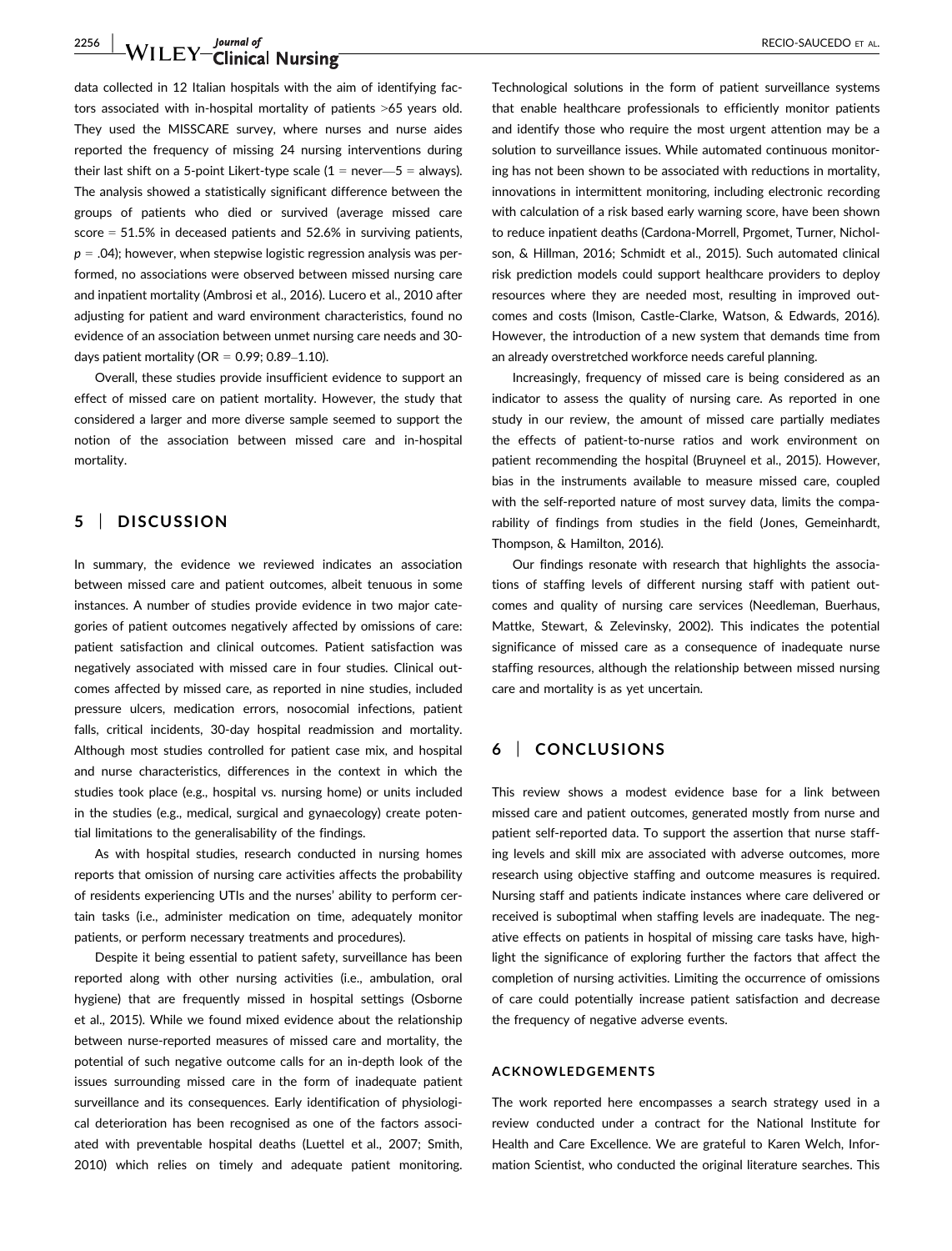paper and independent analysis funded by the NIHR Health Services & Delivery Research programme (Grant number 13/114/17) and the National Institute for Health Research (NIHR) Collaboration for Leadership in Applied Health Research and Care (CLAHRC) Wessex. We would like to thank the contribution of colleagues in the research team: Karen Bloor, Dankmar Böhning, Anya de Iongh, Nicky Sinden and Paul Schmidt. The views expressed are those of the author(s) and not necessarily those of NICE, the NHS, the NIHR or the Department of Health.

#### CONTRIBUTIONS

Study design: AR-S, CDO, JB, PG; data collection and analysis: AR-S, CDO, AM, CK, PG; and manuscript preparation AR-S, CDO, JB, AM, PM, JB, OR, CK, DP, GS, PG.

#### ORCID

Alejandra Recio-Saucedo http://orcid.org/0000-0003-2823-4573

#### REFERENCES

- Ambrosi, E., De Togni, S., Guarnier, A., Barelli, P., Zambiasi, P., Allegrini, E., ... Palese, A. (2016). In-hospital elderly mortality and associated factors in 12 Italian acute medical units: Findings from an exploratory longitudinal study. Aging Clinical and Experimental Research, 29(3), 1– 11.<https://doi.org/10.1007/s40520-016-0576-8>
- Ausserhofer, D., Schubert, M., Desmedt, M., Blegen, M. A., De Geest, S., & Schwendimann, R. (2013). The association of patient safety climate and nurse-related organizational factors with selected patient outcomes: A cross-sectional survey. International Journal of Nursing Studies, 50(2), 240–252.<https://doi.org/10.1016/j.ijnurstu.2012.04.007>
- Ausserhofer, D., Zander, B., Busse, R., Schubert, M., De Geest, S., Rafferty, A. M., ... Consortium, R. C. (2014). Prevalence, patterns and predictors of nursing care left undone in European hospitals: Results from the multicountry cross-sectional RN4CAST study. BMJ Quality and Safety, 23 (2), 126–135.<https://doi.org/10.1136/bmjqs-2013-002318>
- Ball, J. E., Murrells, T., Rafferty, A. M., Morrow, E., & Griffiths, P. (2014). 'Care left undone' during nursing shifts: Associations with workload and perceived quality of care. BMJ Quality and Safety, 23(2), 116– 125.<https://doi.org/10.1136/bmjqs-2012-001767>
- Bruyneel, L., Li, B., Ausserhofer, D., Lesaffre, E., Dumitrescu, I., Smith, H. L., ... Sermeus, W. (2015). Organization of hospital nursing, provision of nursing care, and patient experiences with care in Europe. Medical Care Research and Review, 72(6), 643–664. [https://doi.org/10.1177/](https://doi.org/10.1177/1077558715589188) [1077558715589188](https://doi.org/10.1177/1077558715589188)
- Cardona-Morrell, M., Prgomet, M., Turner, R. M., Nicholson, M., & Hillman, K. (2016). Effectiveness of continuous or intermittent vital signs monitoring in preventing adverse events on general wards: A systematic review and meta-analysis. International Journal of Clinical Practice, 70(10), 806–824.<https://doi.org/10.1111/ijcp.12846>
- Carthon, J. M. B., Lasater, K. B., Sloane, D. M., & Kutney-Lee, A. (2015). The quality of hospital work environments and missed nursing care is linked to heart failure readmissions: A cross-sectional study of US hospitals. BMJ Quality and Safety, 24(4), 255–263. [https://doi.org/10.](https://doi.org/10.1136/bmjqs-2014-003346) [1136/bmjqs-2014-003346](https://doi.org/10.1136/bmjqs-2014-003346)
- Cho, S. H., Kim, Y. S., Yeon, K. N., You, S. J., & Lee, I. D. (2015). Effects of increasing nurse staffing on missed nursing care. International Nursing Review, 62(2), 267–274.<https://doi.org/10.1111/inr.12173>
- Griffiths, P., Ball, J., Drennan, J., Dall'Ora, C., Jones, J., Maruotti, A., ... Simon, M. (2016). Nurse staffing and patient outcomes: Strengths and limitations of the evidence to inform policy and practice. A review and discussion paper based on evidence reviewed for the National Institute for Health and Care Excellence Safe Staffing guideline development. International Journal of Nursing Studies, 63, 213– 225.<https://doi.org/10.1016/j.ijnurstu.2016.03.012>
- Imison, C., Castle-Clarke, S., Watson, R., & Edwards, N. (2016). Delivering the benefits of digital health care. Research summary. London: Nuffield Trust.
- Jones, T. L., Gemeinhardt, G., Thompson, J. A., & Hamilton, P. (2016). Measuring unfinished nursing care: What to consider when choosing and scoring surveys. Journal of Nursing Care Quality, 31(1), 90–97.
- Jones, T. L., Hamilton, P., & Murry, N. (2015). Unfinished nursing care, missed care, and implicitly rationed care: State of the science review. International Journal of Nursing Studies, 52(6), 1121–1137. [https://doi.](https://doi.org/10.1016/j.ijnurstu.2015.02.012) [org/10.1016/j.ijnurstu.2015.02.012](https://doi.org/10.1016/j.ijnurstu.2015.02.012)
- Kalisch, B. J. (2006). Missed nursing care: A qualitative study. Journal of Nursing Care Quality, 21(4), 306–313; quiz 314–315.
- Kalisch, B. J., Tschannen, D., & Lee, K. H. (2011). Do staffing levels predict missed nursing care? International Journal for Quality in Health Care, 23(3), 302–308.<https://doi.org/10.1093/intqhc/mzr009>
- Kalisch, B. J., Tschannen, D., & Lee, K. H. (2012). Missed nursing care, staffing, and patient falls. Journal of Nursing Care Quality, 27(1), 6–12. <https://doi.org/10.1097/NCQ.0b013e318225aa23>
- Keogh, B. (2013). Review into the quality of care and treatment provided by 14 hospital trusts in England: Overview report. Retrieved from [http://www.nhs.uk/NHSEngland/bruce-keogh-review/Documents/out](http://www.nhs.uk/NHSEngland/bruce-keogh-review/Documents/outcomes/keogh-review-final-report.pdf) [comes/keogh-review-final-report.pdf](http://www.nhs.uk/NHSEngland/bruce-keogh-review/Documents/outcomes/keogh-review-final-report.pdf)
- Lucero, R. J., Lake, E. T., & Aiken, L. H. (2009). Variations in nursing care quality across hospitals. Journal of Advanced Nursing, 65(11), 2299–2310.
- Lucero, R. J., Lake, E. T., & Aiken, L. H. (2010). Nursing care quality and adverse events in US hospitals. Journal of Clinical Nursing, 19(15–16), 2185–2195.
- Luettel, D., Beaumont, K., & Healey, F. (2007). Recognising and responding appropriately to early signs of deterioration in hospitalised patients: National Patient Safety Agency [http://www.nrls.npsa.nhs.](http://www.nrls.npsa.nhs.uk/EasySiteWeb/getresource.axd?AssetID=60151) [uk/EasySiteWeb/getresource.axd?AssetID=60151](http://www.nrls.npsa.nhs.uk/EasySiteWeb/getresource.axd?AssetID=60151)
- Moher, D., Liberati, A., Tetzlaff, J., Altman, D. G., & The PRISMA Group. (2009). Preferred reporting items for systematic reviews and metaanalyses: The PRISMA statement. PLoS Medicine, 6(7), e1000097. <https://doi.org/10.1371/journal.pmed1000097>
- National Institute for Health and Care Excellence (NICE). (2014). Safe nurse staffing of adult wards in acute hospitals: Report from SSAC sub-group meeting expert paper 3 National Institute for Health and Care Excellence.
- Needleman, J., Buerhaus, P., Mattke, S., Stewart, M., & Zelevinsky, K. (2002). Nurse-staffing levels and the quality of care in hospitals. New England Journal of Medicine, 346(22), 1715–1722.
- Needleman, J., Buerhaus, P., Pankratz, V. S., Leibson, C. L., Stevens, S. R., & Harris, M. (2011). Nurse staffing and inpatient hospital mortality. New England Journal of Medicine, 364(11), 1037–1045. [https://doi.](https://doi.org/10.1056/NEJMsa1001025) [org/10.1056/NEJMsa1001025](https://doi.org/10.1056/NEJMsa1001025)
- Nelson, S. T., & Flynn, L. (2015). Relationship between missed care and urinary tract infections in nursing homes. Geriatric Nursing, 36(2), 126–130.<https://doi.org/10.1016/j.gerinurse.2014.12.009>
- Osborne, S., Douglas, C., Reid, C., Jones, L., Gardner, G., & Council, R. P. A. R. (2015). The primacy of vital signs–acute care nurses' and midwives' use of physical assessment skills: A cross sectional study. International Journal of Nursing Studies, 52(5), 951–962. [https://doi.org/](https://doi.org/10.1016/j.ijnurstu.2015.01.014) [10.1016/j.ijnurstu.2015.01.014](https://doi.org/10.1016/j.ijnurstu.2015.01.014)
- Papastavrou, E., Andreou, P., & Efstathiou, G. (2014). Rationing of nursing care and nurse-patient outcomes: A systematic review of quantitative studies. International Journal of Health Planning and Management, 29 (1), 3–25.<https://doi.org/10.1002/hpm.2160>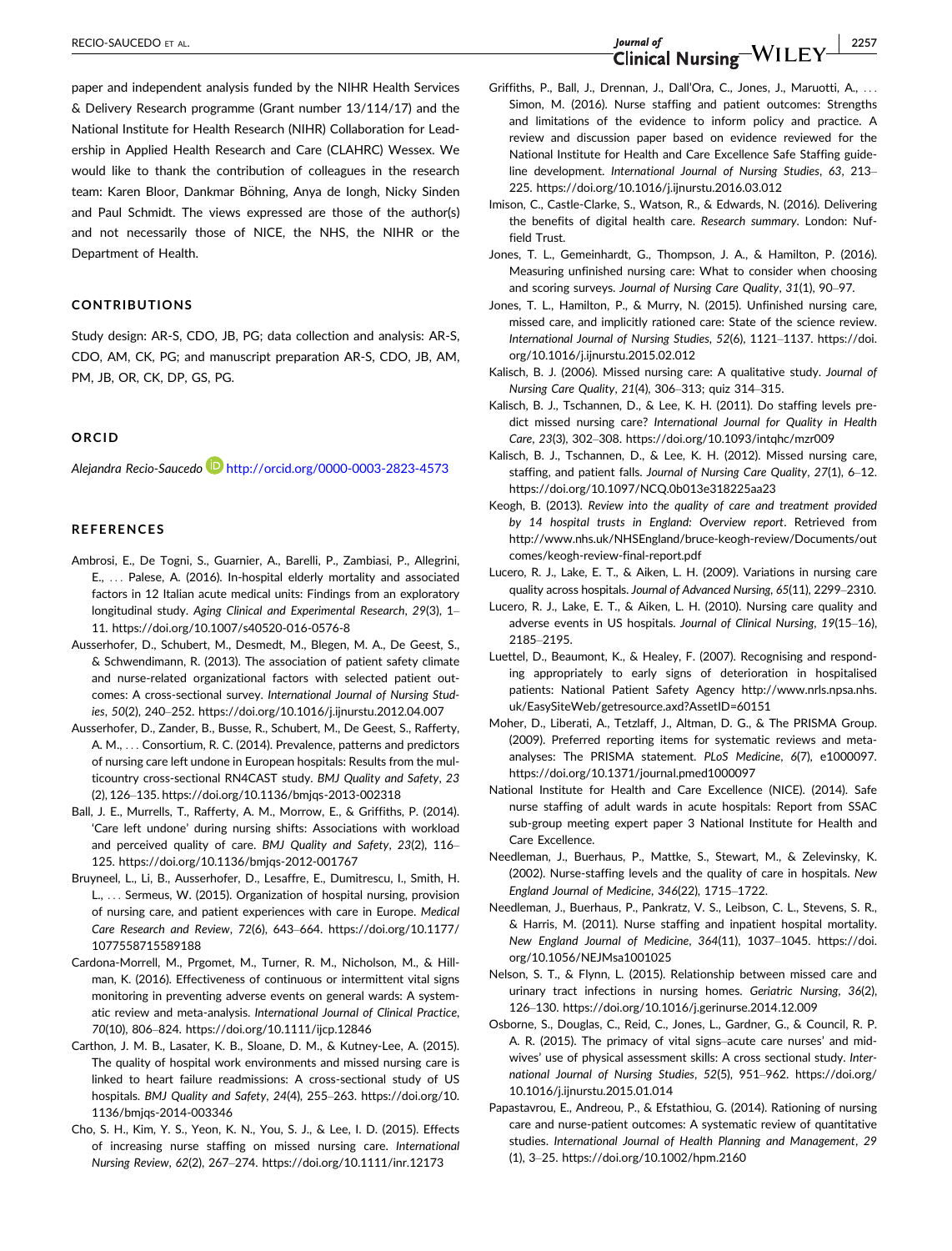# 2258 | **RECIO-SAUCEDO** ET AL. **Journal of the contract of the contract of the contract of the contract of the contract of the contract of the contract of the contract of the contract of the contract of the contract of the**

- Papastavrou, E., Andreou, P., Tsangari, H., & Merkouris, A. (2014). Linking patient satisfaction with nursing care: The case of care rationing—a correlational study. BMC Nursing, 13(1), 26. [https://doi.org/10.1186/](https://doi.org/10.1186/1472-6955-13-26) [1472-6955-13-26](https://doi.org/10.1186/1472-6955-13-26)
- Rochefort, C. M., & Clarke, S. P. (2010). Nurses' work environments, care rationing, job outcomes, and quality of care on neonatal units. Journal of Advanced Nursing, 66(10), 2213–2224.
- Schmidt, P. E., Meredith, P., Prytherch, D. R., Watson, D., Watson, V., Killen, R. M., ... Smith, G. B. (2015). Impact of introducing an electronic physiological surveillance system on hospital mortality. BMJ Quality & Safety, 24(1), 10–20. [https://doi.org/10.1136/bmjqs-](https://doi.org/10.1136/bmjqs-2014-003073)[2014-003073](https://doi.org/10.1136/bmjqs-2014-003073)
- Schubert, M., Clarke, S. P., Aiken, L. H., & de Geest, S. (2012). Associations between rationing of nursing care and inpatient mortality in Swiss hospitals. International Journal for Quality in Health Care: Journal of the International Society for Quality in Health Care/ISQua, 24(3), 230–238.
- Schubert, M., Clarke, S. P., Glass, T. R., Schaffert-Witvliet, B., & De Geest, S. (2009). Identifying thresholds for relationships between impacts of rationing of nursing care and nurse- and patient-reported outcomes in Swiss hospitals: A correlational study. International Journal of Nursing Studies, 46(7), 884–893.
- Schubert, M., Glass, T. R., Clarke, S. P., Aiken, L. H., Schaffert-Witvliet, B., Sloane, D. M., & De Geest, S. (2008). Rationing of nursing care and its relationship to patient outcomes: The Swiss extension of the International Hospital Outcomes Study. International Journal for Quality in Health Care, 20(4), 227–237.
- Schubert, M., Glass, T. R., Clarke, S. P., Schaffert-Witvliet, B., & De Geest, S. (2007). Validation of the Basel extent of rationing of nursing care instrument. Nursing Research, 56(6), 416–424.
- Sermeus, W., Aiken, L. H., Van den Heede, K., Rafferty, A. M., Griffiths, P., Moreno-Casbas, M. T., ... Zikos, D. (2011). Nurse forecasting in Europe (RN4CAST): Rationale, design and methodology. BMC Nursing, 10, 6.<https://doi.org/10.1186/1472-6955-10-6>
- Smith, G. B. (2010). In-hospital cardiac arrest: Is it time for an in-hospital 'chain of prevention'? Resuscitation, 81(9), 1209–1211.
- Sochalski, J. (2004). Is more better?: The relationship between nurse staffing and the quality of nursing care in hospitals. Medical Care, 42 (2 Suppl), II67–II73.
- Thompson, D. (2014). The examination of practice environment, burnout, and missed care on pressure ulcer prevalence rates using a complexity science framework. (Ph.D.), University of Kansas. Retrieved from [http://search.ebscohost.com/login.aspx?direct=true&db=rzh&AN=1097](http://search.ebscohost.com/login.aspx?direct=true&db=rzh&AN=109786408&site=ehost-live) [86408&site=ehost-live](http://search.ebscohost.com/login.aspx?direct=true&db=rzh&AN=109786408&site=ehost-live) Available from EBSCOhost
- Zúñiga, F., Ausserhofer, D., Hamers, J. P. H., Engberg, S., Simon, M., & Schwendimann, R. (2015). Are staffing, work environment, work stressors, and rationing of care related to care workers' perception of quality of care? A cross-sectional study. Journal of the American Medical Directors Association, 16(10), 860–866. [https://doi.org/10.1016/](https://doi.org/10.1016/j.jamda.2015.04.012) [j.jamda.2015.04.012](https://doi.org/10.1016/j.jamda.2015.04.012)

How to cite this article: Recio-Saucedo A, Dall'Ora C, Maruotti A, et al. What impact does nursing care left undone have on patient outcomes? Review of the literature. J Clin Nurs. 2018;27:2248–2259. [https://doi.org/10.1111/](https://doi.org/10.1111/jocn.14058) [jocn.14058](https://doi.org/10.1111/jocn.14058)

# APPENDIX

Adaptation of NICE quality appraisal checklist for quantitative studies (National Institute for Health and Care Excellence (NICE), 2014)

| Reviewer                                                                                                                               |                                                                                                                                                                                                    |                          |                      |                             |
|----------------------------------------------------------------------------------------------------------------------------------------|----------------------------------------------------------------------------------------------------------------------------------------------------------------------------------------------------|--------------------------|----------------------|-----------------------------|
| Study full ref                                                                                                                         |                                                                                                                                                                                                    |                          |                      |                             |
| Design                                                                                                                                 |                                                                                                                                                                                                    |                          |                      |                             |
| Scores                                                                                                                                 | Internal                                                                                                                                                                                           | External                 |                      | Comments                    |
| 2                                                                                                                                      | Strong $(++)$                                                                                                                                                                                      | NA not applicable (rare) |                      |                             |
| 1                                                                                                                                      | Moderate $(+)$                                                                                                                                                                                     | NR (not recorded)        |                      |                             |
| 0                                                                                                                                      | Weak $(-)$                                                                                                                                                                                         |                          |                      |                             |
| Construct                                                                                                                              |                                                                                                                                                                                                    |                          | Internal<br>validity | <b>External</b><br>validity |
| 1. Study design $\&$ analysis: cross sectional ( $-$ ) or allows for cause/effect (exposure precedes outcome time series)<br>$(+)/RCT$ |                                                                                                                                                                                                    |                          | $\Box$               |                             |
| 2. Setting                                                                                                                             |                                                                                                                                                                                                    |                          |                      | □                           |
| Developed economy and/or comparable health systems ++                                                                                  |                                                                                                                                                                                                    |                          |                      |                             |
| Emerging economy +                                                                                                                     |                                                                                                                                                                                                    |                          |                      |                             |
| Other $-$                                                                                                                              |                                                                                                                                                                                                    |                          |                      |                             |
| 2.1 Is the eligible population/area representative of the source population or area?                                                   |                                                                                                                                                                                                    |                          |                      | □                           |
| Single hospital $(-)$                                                                                                                  |                                                                                                                                                                                                    |                          |                      |                             |
|                                                                                                                                        | Consider whether hospitals potentially included in the study are representative of acute general hospital<br>emergency departments nationally or a large sub-national unit (e.g., US state) $(+1)$ |                          |                      |                             |
| Were the staff/patients eligible to be included in the hospitals representative of all ED admissions $(+1)$ or                         |                                                                                                                                                                                                    |                          |                      |                             |

specific subgroup  $(-1)$  or limited time period  $(-1)$